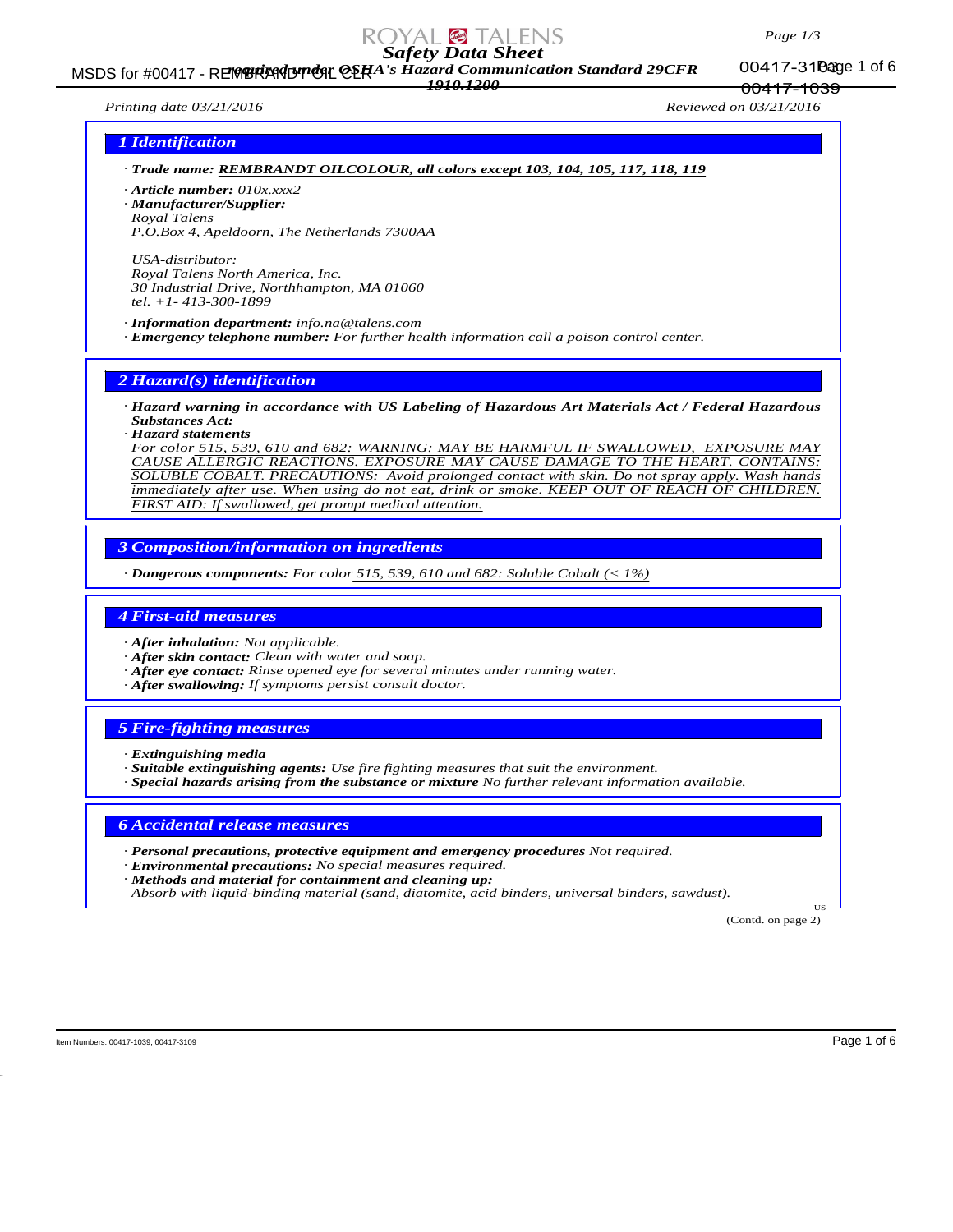### *Page 2/3*

# *Safety Data Sheet*

MSDS for #00417 - REMBRANDT ON CERA's Hazard Communication Standard 29CFR<br>MSDS for #00417 - REMBRANDT ON CERA's Hazard Communication Standard 29CFR *1910.1200*

*Printing date 03/21/2016 Reviewed on 03/21/2016*

(Contd. of page 1)

# *7 Handling and storage*

*· Precautions for safe handling: No special measures required.*

### *8 Exposure controls/personal protection*

*· General protective and hygienic measures: Wash hands before breaks and at the end of work. · Eye protection: Not required.*

# *9 Physical and chemical properties*

| $\cdot$ Appearance:<br>Form:<br>Color:<br>$\cdot$ Odor:                                                                                                          | Fluid<br>According to product specification<br>Characteristic |
|------------------------------------------------------------------------------------------------------------------------------------------------------------------|---------------------------------------------------------------|
| $\cdot$ Change in condition<br><b>Melting point/Melting range:</b> Not determined.<br><b>Boiling point/Boiling range:</b> $> 99 \degree C$ ( $> 210 \degree F$ ) |                                                               |
| $\cdot$ Flash point:                                                                                                                                             | $> 99 \degree C$ ( $> 210 \degree F$ )                        |
| <b>Explosion limits:</b><br>Lower:<br><b>Upper:</b>                                                                                                              | Not determined.<br>Not determined.                            |
| $\cdot$ Density:                                                                                                                                                 | $1,1 - 2,3$ g/cm3                                             |
| · Solubility in / Miscibility with<br>Water:                                                                                                                     | Not miscible                                                  |

### *10 Stability and reactivity*

*· Thermal decomposition / conditions to be avoided: No decomposition if used according to specifications. · Possibility of hazardous reactions No dangerous reactions known.*

*· Conditions to avoid No further relevant information available.*

*· Incompatible materials: No further relevant information available.*

### *11 Toxicological information*

*· Carcinogenic categories:*

*· IARC (International Agency for Research on Cancer) None of the ingredients is listed.*

*· NTP (National Toxicology Program)*

*None of the ingredients is listed.*

*· OSHA-Ca (Occupational Safety & Health Administration) None of the ingredients is listed.*

# *12 Ecological information*

*· General notes: Not known to be hazardous to water.*

(Contd. on page 3)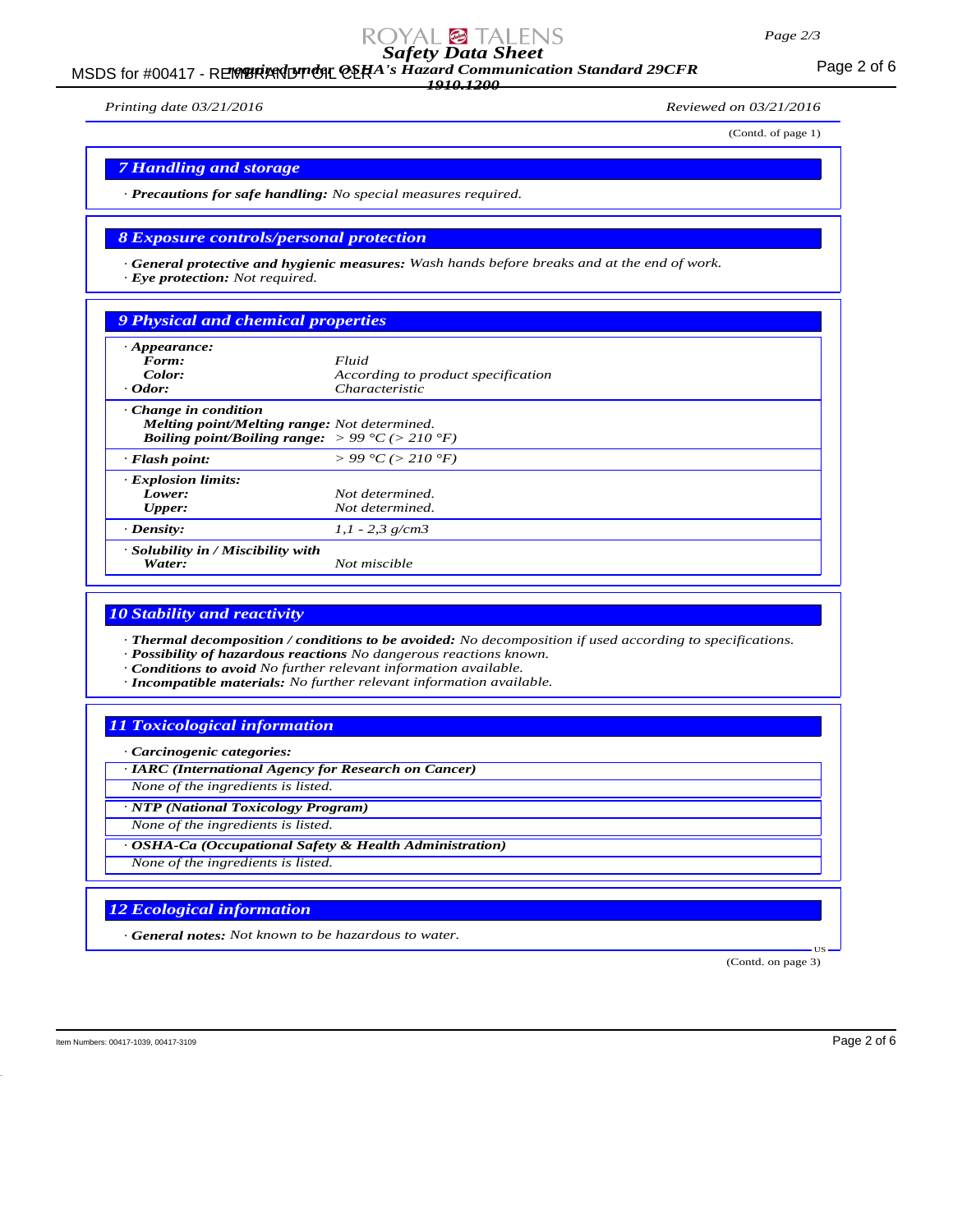# *Safety Data Sheet*

### MSDS for #00417 - REMBRANDT ON CERA's Hazard Communication Standard 29CFR<br>MSDS for #00417 - REMBRANDT ON CERA's Hazard Communication Standard 29CFR *1910.1200*

*Printing date 03/21/2016 Reviewed on 03/21/2016*

(Contd. of page 2)

#### *13 Disposal considerations*

#### *· Recommendation:*

*Must not be disposed together with household garbage. Disposal must be made according to official regulations. Do not allow product to reach sewage system.*

### *14 Transport information*

*· Transport hazard class(es) None.*

*· Packing group None.*

### *15 Regulatory information*

*· Safety, health and environmental regulations/legislation specific for the substance or mixture*

- *· TSCA (Toxic Substances Control Act):*
- *All ingredients are listed.*

### *16 Other information*

*- In conformance with the Californian Safe Drinking Water and Toxic Enforcement Act (Proposition 65) the following labeling is applicable:*

*For color 242, 513, 515, 517,534, 539, 586, 610 and 682:*

*WARNING: This product contains a chemical known to the state of California to cause cancer.*

*For color 207, 208, 210, 211, 271, 303, 306, 309 and 314:*

*WARNING:DO NOT SPRAY APPLY-This product contains cadmium, a chemical known to the state of California to cause cancer by means of inhalation.*

*- All colors in this Rembrandt Oilcolours productline, except color 207, 208, 210, 211, 242, 271, 303, 306, 309, 314, 513, 515, 517, 534, 539, 586, 610 and 682, are qualified to bear the AP(approved product) Seal of the Art & Creative Materials Institute, Inc. This means that they are certified in a program of toxicological evaluation by medical expert to contain no materials in sufficient quantities to be toxic or injurious to humans or to cause acute or chronic health problems. Certified by ACMI to be labeled in accordance with the chronic hazard labeling standard, ASTM D 4236 and Federal law, P.L. 100-695.*

*- This information is based on our present knowledge. However, this shall not constitute a guarantee for any specific product features and shall not establish a legally valid contractual relationship.*

*· Date of preparation / last revision 03/21/2016 / -*

*· Abbreviations and acronyms:*

*EINECS: European Inventory of Existing Commercial Chemical Substances ELINCS: European List of Notified Chemical Substances*

*CAS: Chemical Abstracts Service (division of the American Chemical Society)*

*OSHA: Occupational Safety & Health*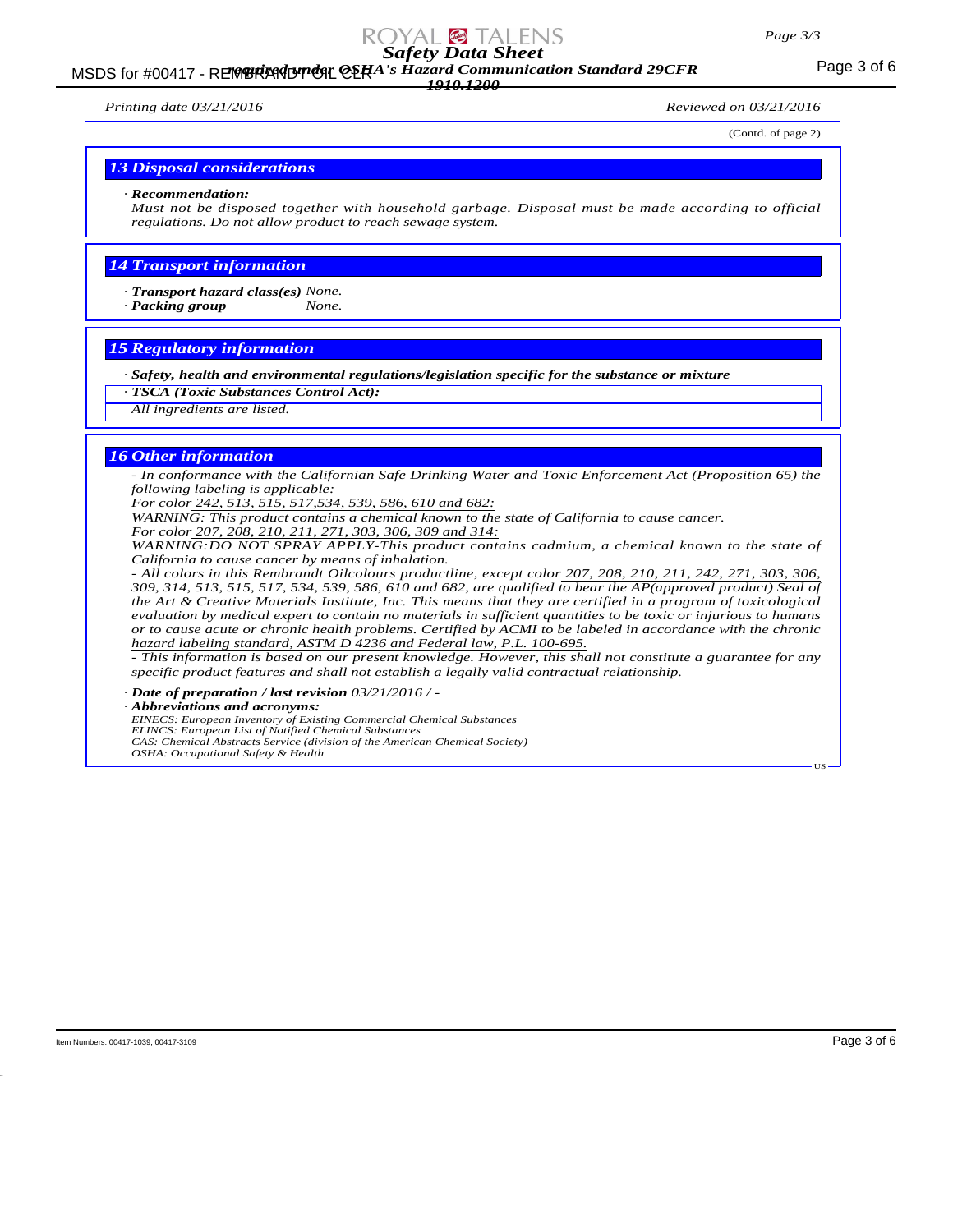## *Page 1/3*

# *Safety Data Sheet*

MSDS for #00417 - REMBRANDT ONE OSHA's Hazard Communication Standard 29CFR<br>MSDS for #00417 - REMBRANDT ONE OSHING ASSESSMENT ONE OF THE ORDER *1910.1200*

00417-1014

*Printing date 03/17/2016 Reviewed on 03/16/2016*

### *1 Identification*

*· Trade name: REMBRANDT OILCOLOUR , 105 - TITANIUM WHITE*

*· Article number: 010x.1052*

*· Manufacturer/Supplier: Royal Talens*

*P.O.Box 4, Apeldoorn, The Netherlands 7300AA*

*USA-distributor: Royal Talens North America, Inc. 30 Industrial Drive, Northhampton, MA 01060 tel. +1- 413-300-1899*

*· Information department: info.na@talens.com · Emergency telephone number: For further health information call a poison control center.*

*2 Hazard(s) identification*

*· Hazard warning in accordance with US Labeling of Hazardous Art Materials Act / Federal Hazardous Substances Act:*

*· Hazard statements Void*

### *3 Composition/information on ingredients*

*· Dangerous components:*

*1314-13-2 zinc oxide 1-10%*

# *4 First-aid measures*

- *· After inhalation: Not applicable.*
- *· After skin contact: Generally the product does not irritate the skin.*
- *· After eye contact: Rinse opened eye for several minutes under running water.*
- *· After swallowing: If symptoms persist consult doctor.*

### *5 Fire-fighting measures*

- *· Extinguishing media*
- *· Suitable extinguishing agents: Use fire fighting measures that suit the environment.*
- *· Special hazards arising from the substance or mixture No further relevant information available.*

### *6 Accidental release measures*

- *· Personal precautions, protective equipment and emergency procedures Not required.*
- *· Environmental precautions: Do not allow to enter sewers/ surface or ground water.*
- *· Methods and material for containment and cleaning up:*
- *Absorb with liquid-binding material (sand, diatomite, acid binders, universal binders, sawdust).*

### *7 Handling and storage*

*· Precautions for safe handling: No special precautions are necessary if used correctly.*

(Contd. on page 2)

US

Item Numbers: 00417-1039, 00417-3109 Page 4 of 6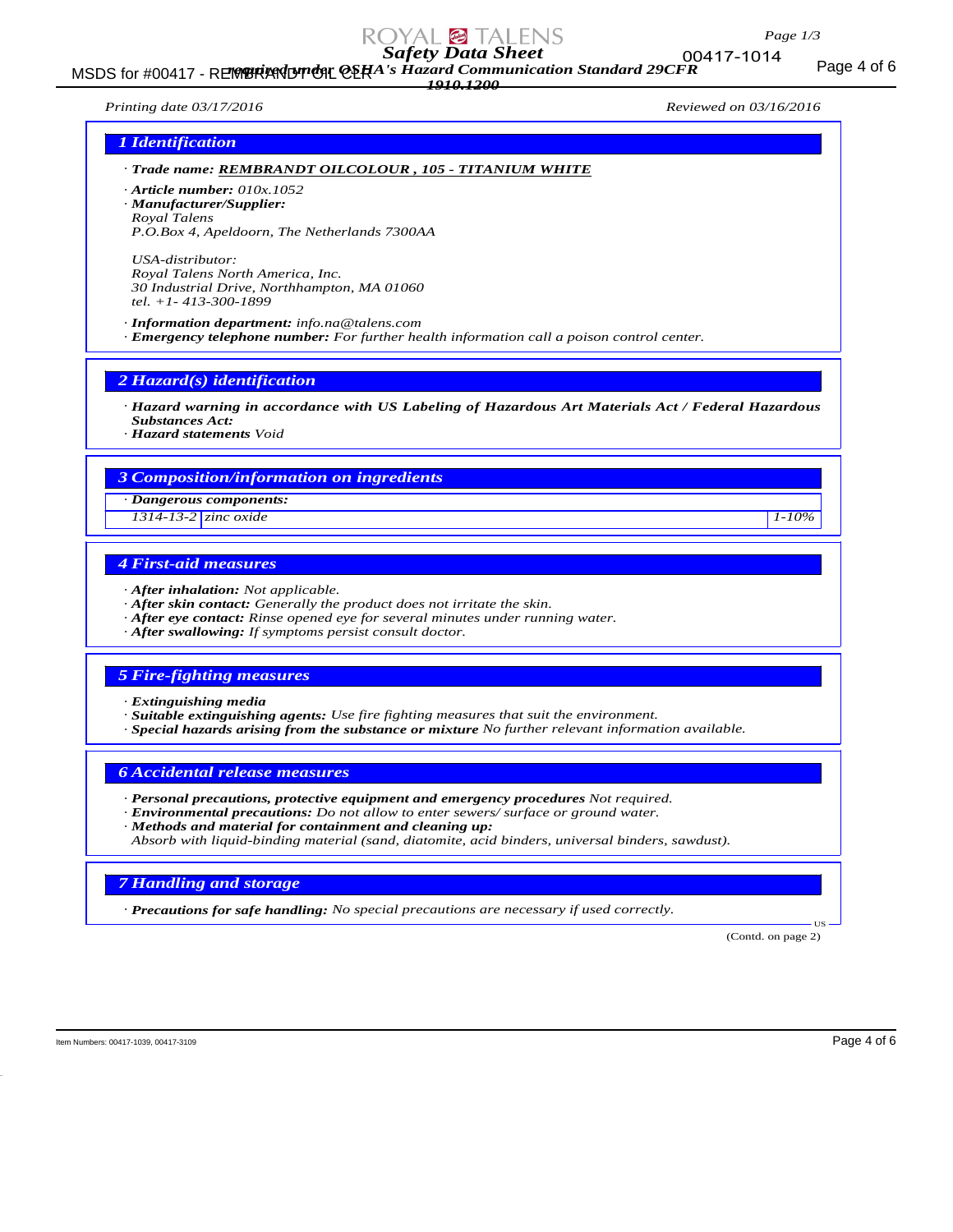# *Safety Data Sheet*

### MSDS for #00417 - REMBRANDT ON CERA's Hazard Communication Standard 29CFR<br>MSDS for #00417 - REMBRANDT ON CERA's Hazard Communication Standard 29CFR *1910.1200*

*Printing date 03/17/2016 Reviewed on 03/16/2016*

(Contd. of page 1)

# *8 Exposure controls/personal protection*

*· General protective and hygienic measures: Wash hands before breaks and at the end of work. · Eye protection: Not required.*

| 9 Physical and chemical properties                                                                                                                 |                                           |
|----------------------------------------------------------------------------------------------------------------------------------------------------|-------------------------------------------|
| $\cdot$ Appearance:                                                                                                                                |                                           |
| Form:                                                                                                                                              | Pasty                                     |
| Color:                                                                                                                                             | White                                     |
| $\cdot$ Odor:                                                                                                                                      | <i>Characteristic</i>                     |
| Change in condition<br>Melting point/Melting range: Not determined.<br><b>Boiling point/Boiling range:</b> $> 200 \degree C$ ( $> 392 \degree F$ ) |                                           |
| $\cdot$ Flash point:                                                                                                                               | > 100 °C (> 212 °F)                       |
| <b>Explosion limits:</b>                                                                                                                           |                                           |
| Lower:                                                                                                                                             | Not determined.                           |
| <b>Upper:</b>                                                                                                                                      | Not determined.                           |
| $\cdot$ Density at 20 $\cdot$ C (68 $\cdot$ F):                                                                                                    | $2.05$ g/cm <sup>3</sup> (17.107 lbs/gal) |
| · Solubility in / Miscibility with<br>Water:                                                                                                       | Not miscible                              |

### *10 Stability and reactivity*

*· Thermal decomposition / conditions to be avoided: No decomposition if used according to specifications.*

- *· Possibility of hazardous reactions No dangerous reactions known.*
- *· Conditions to avoid No further relevant information available.*
- *· Incompatible materials: No further relevant information available.*

### *11 Toxicological information*

*· Acute toxicity:*

*· LD/LC50 values that are relevant for classification:*

*1314-13-2 zinc oxide*

*Oral LD50 > 5000 mg/kg (rat)*

*· Carcinogenic categories:*

*· IARC (International Agency for Research on Cancer)*

*None of the ingredients is listed.*

*· NTP (National Toxicology Program)*

*None of the ingredients is listed.*

*· OSHA-Ca (Occupational Safety & Health Administration)*

*None of the ingredients is listed.*

# *12 Ecological information*

*· General notes:*

*Do not allow product to reach ground water, water course or sewage system.*

(Contd. on page 3)